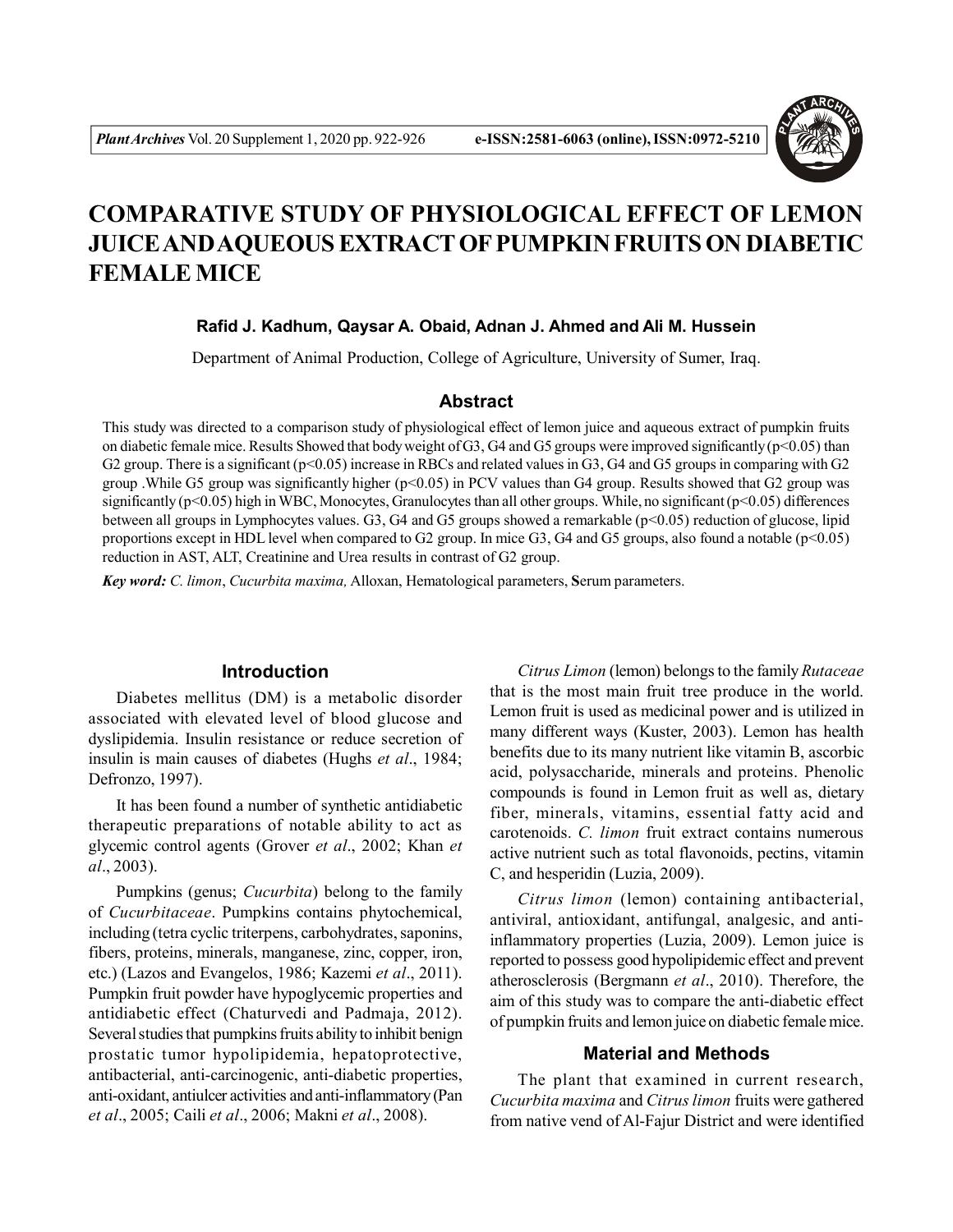and authenticated by the Department Soil and water resources, College of agriculture, University of Sumer, were kept for future reference.

The fruits of *Cucurbita maxima* (Pumpkin) were cleaned well with water and cut into small pieces and desiccated in a n exceedingly a darken site. Once finished desiccation, the fruits had been pulverized and 100g of pulverized plant was immersed with 2.5L of distilled water and therefore the mixture was agitated for ten hours with mechanical shaker. The combination (extract) had been sieved by a cotton or glass wool. The method was perennial thoroughly for finishing extraction. The extract separate out was then concentrated across a water bath temperature of  $40-45\degree$ C.

*Citrus limon* was cut and squeezed by hand to yield fresh juice which was filtered immediately before use.

Female Swiss mice (25.20–27.60g), with 2 months of age, were used throughout this study divided in randomized groups ( $n = 10$  per group). The experimental animals were nourished with normal laboratory diet and water. The experimental animals had been deprived from diet for overnight before the experiment but had free gain on to water.

Female Swiss mice were used throughout this study divided in randomized groups (*n =* 10 per group). Mice were made diabetic by single administration of alloxan (120mg/kg B.W.) was intraperitoneal injected to overnight fasted mice. The first group was considered as control (drink with a normal saline 0.75 ml/kg body weight). The second subgroup was kept as diabetic control. The third subgroup was kept as Diabetic mice received (0.75 ml/ kg B.W./mice/day) lemon juice and the fourth subgroup Diabetic mice given Aqueous extract of *Cucurbita maxima* fruits, 300 mg/kg B.W. Which was given orally by gavage for four weeks. Fifth subgroup Diabetic mice given a combination of both lemon juice (0.75 ml/kg B.W./ mice/day) and Aqueous extract of *Cucurbita maxima* fruits (300 mg/kg B.W.). Prior to administration of alloxan, the animals were fasted for 12h with free access drinking water. The blood samples were collected from cardiac puncture. The body weight was measured at the end of study.

The standard methods were used for limitation of each Red blood cells (RBC), Hemoglobin (Hb), packed cell volume (PCV), white blood cell count (WBC), differential WBC count.

The samples of Serum were taken and maintained at -20°C up to testing for biochemistry values (Parasuraman *et al*., 2010). While blood glucose had been measured by enzymatic kit (Elabscience Company, India) demand for enzymatic colorimetric way (Obaid, 2017).

Total cholesterol (TC) and triacylglycerol (TAG) detected by using of total cholesterol and triacylglycerol kits (Elabscience Company, India) (Obaid, 2017). HDL-C kit (Elabscience Company, India) had been used for Determination of High-density lipoprotein cholesterol (HDL-C), But LDL-C level was measured by (Friedewald *et al*., 1972).

**Statistical analysis:** Results had been mentioned like mean  $\pm$  SEM; n=10 experimental animals in even group; statistically significant from diabetic control were expressed as P<0.05; and Statistical inspection had been done by SPSS software (version 22). With One way ANOVA had been used.

### **Results and Discussion**

The G3, G4 and G5 groups, the body weights were improved than G2 group (Table 1).

There is a significant increase in RBC, Hb, PCV, and MCH in G3, G4 and G5 groups in comparing with G2 diabetic. While G5 group was significantly higher in PCV values than G4 group, in addition to G3 group, showed significantly higher than G2, G4 and G5 groups in concerning with MCH values (Table 2).

While G2 group was significantly high in WBC, Monocytes, Granulocytes than all other groups (Table

**Table 1:** Effect of oral administration of the treatments on the body weight of female mice Mean  $\pm$  SE.

| <b>Unit Group</b> | B.W. (Kg)                     |
|-------------------|-------------------------------|
| Gì                | $31.40 \pm 0.84$ <sup>a</sup> |
| Œ                 | $18.50 \pm 0.84$ c            |
| 63                | $28.20 \pm 0.84^{\mathrm{b}}$ |
| G4                | $26.90 \pm 0.84^{\mathrm{b}}$ |
| ïК                | $30.10 \pm 0.84$ <sup>a</sup> |

**Table 2:** Effect of treatments on Hb, PCV, RBC, MCV, MCH and MCHC of mice Mean ± SE.

| <b>UnitGroup</b> | $RBC(106/\mu L)$             | Hb(g/dL)                       | $PCV$ (%)                      | MCV(fL)          | MCH(pg)                       | MCHC(pg)         |
|------------------|------------------------------|--------------------------------|--------------------------------|------------------|-------------------------------|------------------|
| GH.              | 9 24 $\pm$ 0 22 <sup>a</sup> | $13.36 \pm 0.22$ <sup>a</sup>  | 43.02 $\pm$ 1.13 <sup>a</sup>  | $46.52 \pm 0.75$ | $14.48 \pm 0.35$ <sup>a</sup> | 31 17 $\pm$ 1 24 |
| G <sub>2</sub>   | $760 \pm 0.13$ c             | 9 9 8 ± 0 1 5 $^{\rm d}$       | 34 34 ± 0.85 °                 | $4519 \pm 108$   | $13.23 \pm 0.25^{\mathrm{b}}$ | $29.11 \pm 0.76$ |
| GB.              | $8.68 \pm 0.13$ ab           | $12.60 \pm 0.33$ bc            | 41.60 $\pm$ 0.92 <sup>ab</sup> | $47.98 \pm 1.46$ | $14.52 \pm 0.44$ <sup>a</sup> | $30.21 \pm 1.23$ |
| CA.              | $8.54 \pm 0.25^{\mathrm{b}}$ | $12.16 \pm 0.11$ c             | 39 86 $\pm$ 0 88 <sup>b</sup>  | $46.72 \pm 0.75$ | $1429 \pm 0.47$ <sup>ab</sup> | $30.56 \pm 0.76$ |
| 65               | 9.12 $\pm$ 0.16 <sup>a</sup> | $13.10 \pm 0.17$ <sup>ab</sup> | 42.12 $\pm$ 0.58 <sup>ab</sup> | $46.26 \pm 1.10$ | 14 36 $\pm$ 0 27 ab           | $31.08 \pm 0.22$ |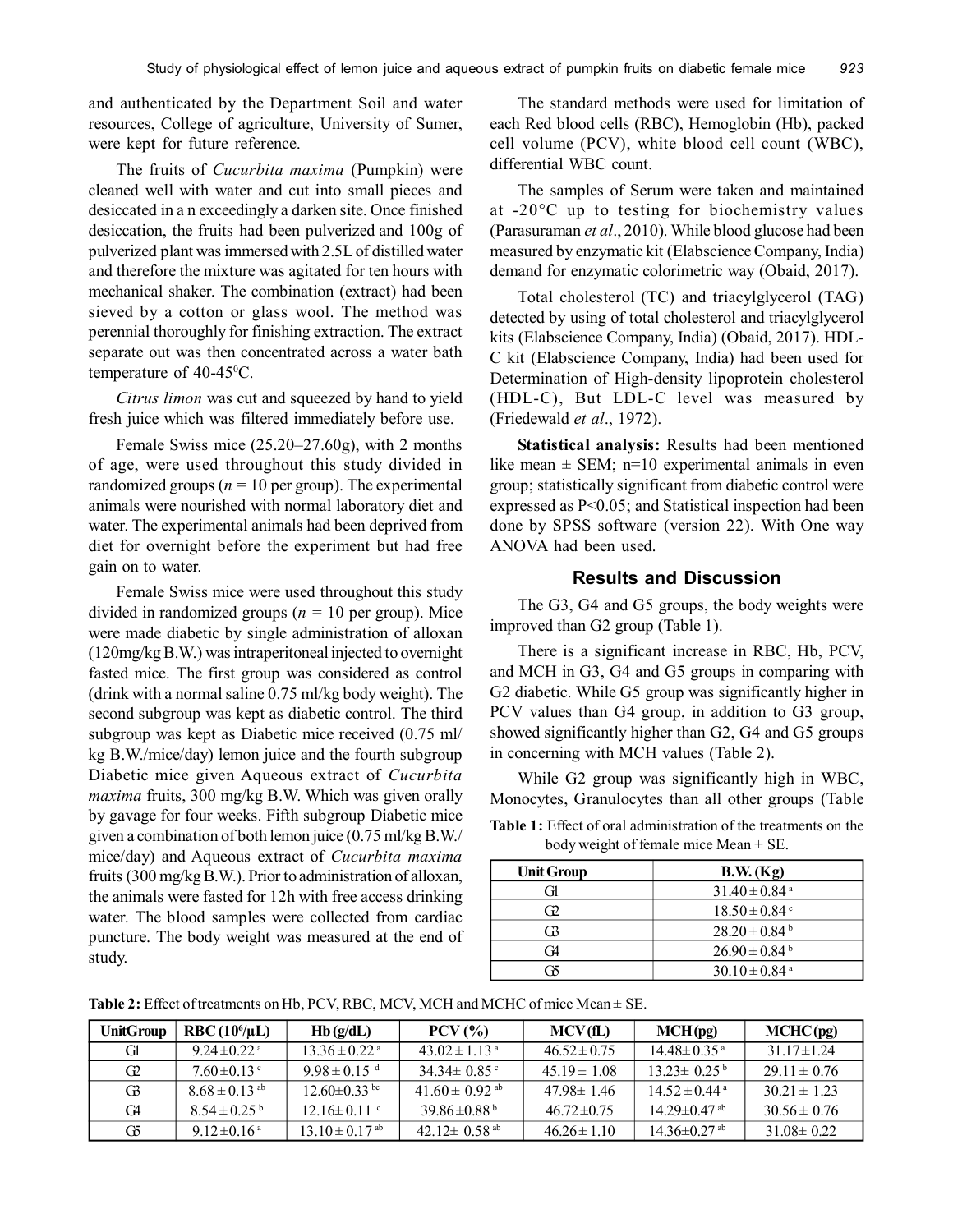|  |                                     |  |  | <b>Table 3:</b> Effect of treatments on WBC, Monocytes, Granulocytes and |  |
|--|-------------------------------------|--|--|--------------------------------------------------------------------------|--|
|  | Lymphocytes of mice, Mean $\pm$ SE. |  |  |                                                                          |  |

|                | UnitGroup   WBC $10^{3}/\mu L$ | MON(%)                       | $AGRA$ (%)                     | $ LYMPH(\%) $    |
|----------------|--------------------------------|------------------------------|--------------------------------|------------------|
| G              | $10.62 \pm 0.33^{\mathrm{b}}$  | $4.86 \pm 0.56^{\mathrm{b}}$ | $121.62 \pm 1.08^{\mathrm{b}}$ | $73.52 \pm 1.10$ |
| G <sub>2</sub> | $14.44 \pm 0.35$ <sup>a</sup>  | $6.78 \pm 0.41$ <sup>a</sup> | $32.72 \pm 1.50^{\text{ a}}$   | $60.50 \pm 1.35$ |
| G <sub>3</sub> | $11.04 \pm 0.37^{\mathrm{b}}$  | $5.02 \pm 0.42$ <sup>b</sup> | $23.32 \pm 1.34^{\mathrm{b}}$  | $71.66 \pm 1.41$ |
| C <sub>4</sub> | $11.68 \pm 0.29^{\mathrm{b}}$  | $5.14 \pm 0.40^{\mathrm{b}}$ | $24.64 \pm 1.74$ <sup>b</sup>  | $70.02 \pm 1.66$ |
| Œб             | $10.84 \pm 0.32^{\mathrm{b}}$  | 5.46 $\pm$ 0.38 <sup>b</sup> | $5.14 \pm 0.40^{\mathrm{b}}$   | $72.46 \pm 1.11$ |

3).

All the other groups showed a significant decrease of blood glucose, cholesterol, triglyceride, VLDL, LDL

by increased peripheral uptake of glucose (Vaag *et al*., 1992).

The outcome of investigated animals that dosed with essential oil revealed a high decrease in triglyceride, LDL and cholesterol (Huang *et al*., 2014). The oil extract of *Citrus Limon* leaves were decreased the lipid oxidation and nitrite values (Huang *et al*., 2014). High reduction in serum cholesterol, serum triglycerides, LDL, VLDL and blood glucose in dose related method that caused by extract of *Citrus medica* seeds (Huang *et al*., 2014).

**Table 4:** Effect of treatments on serum blood glucose and lipid profile Mean  $\pm$  SE.

| Unit  | <b>Glucose</b>                 | <b>Cholesterol</b>             | Triglyceride                   | HDL                            | VLDL                           | TDL                           |
|-------|--------------------------------|--------------------------------|--------------------------------|--------------------------------|--------------------------------|-------------------------------|
| Group | (mg/dl)                        | (mg/dl)                        | (mg/dl)                        | (mg/dl)                        | (mg/dl)                        | (mg/dl)                       |
| Gl    | $84.20 \pm 0.33$ <sup>d</sup>  | $95.28 \pm 1.57$ <sup>d</sup>  | $71.00 \pm 1.58$ <sup>d</sup>  | $45.78 \pm 1.03$ <sup>a</sup>  | $14.20 \pm 0.31$ <sup>d</sup>  | $35.30 \pm 0.87$ <sup>d</sup> |
| Œ     | 300.60 $\pm$ 7.91 <sup>a</sup> | $126.60 \pm 1.69^{\text{ a}}$  | $104.20 \pm 2.45$ <sup>a</sup> | $31.66 \pm 1.33$ <sup>d</sup>  | $20.84 \pm 0.49^{\text{a}}$    | $74.18 \pm 1.65$ <sup>a</sup> |
| G3    | $142.20\pm3.44^{\mathrm{b}}$   | $110.80 \pm 1.20^{\mathrm{b}}$ | $87.00 \pm 2.09^{\mathrm{b}}$  | $40.50 \pm 0.68$ c             | $17.40 \pm 0.41^{\mathrm{b}}$  | 52.82 $\pm$ 1.18 <sup>b</sup> |
| G4    | $122.60 \pm 2.50$ c            | $109.00\pm0.83^{\mathrm{b}}$   | $81.60 \pm 1.88$ bc            | 41.24 $\pm$ 0.71 <sup>bc</sup> | $16.32 \pm 0.37$ <sup>bc</sup> | 51.44 ± 0.97 b                |
| Œб    | $110.40 \pm 2.76$ c            | $101.60 \pm 1.80$ c            | $76.20 \pm 1.52$ <sup>cd</sup> | 44.08 $\pm$ 0.91 ab            | $15.24 \pm 0.30$ cd            | 41.92 ± 2.45 °                |

level except for HDL level when compared to G2 group. While G1 group was high significantly than G3, G4 and G5 in HDL level. In addition to, G5 group showed low

The (SGOT) and (SGPT) enzymes values were increased to high levels in diabetic group that mention the active liver injury or may be inflammatory

**Table 5:** Effect of treatments on serum AST, ALT, Creatinine and Urea Mean hepatocellular disorders (Panda *et al*., 2010).  $\pm$  SE.

| <b>UnitGroup</b> | AST (IU/L)                    | ALT(IU/L)                     | <b>Creatinine</b>             | Urea                          |
|------------------|-------------------------------|-------------------------------|-------------------------------|-------------------------------|
| GH.              | 55.46 $\pm$ 1.63 <sup>d</sup> | $62.40 \pm 1.86$ <sup>d</sup> | $0.70 \pm 0.03$ °             | $32.44 \pm 1.29$ <sup>c</sup> |
| G <sub>2</sub>   | $152.28 \pm 3.50^{\text{a}}$  | $218.00\pm5.14$ <sup>a</sup>  | $1.77 \pm 0.08$ <sup>a</sup>  | $45.00 \pm 1.04$ <sup>a</sup> |
| G <sub>3</sub>   | $81.46 \pm 2.51^{\mathrm{b}}$ | $90.82 \pm 3.07^{\mathrm{b}}$ | $0.88 \pm .067$ <sup>bc</sup> | $37.36 \pm 0.76^{\circ}$      |
| C <sub>4</sub>   | $84.00 \pm 1.70^{\mathrm{b}}$ | 93.68 $\pm$ 2.01 <sup>b</sup> | $0.91 \pm 0.05^{\circ}$       | $36.34 \pm 1.05^{\mathrm{b}}$ |
| G5               | $72.80 \pm 1.77$              | $80.68 \pm 1.88$ c            | $0.85 \pm 0.04$ bc            | $34.72 \pm 1.41$ bc           |

significantly than G3 and G4 in all values except in HDL (Table 4).

In mice G3, G4 and G5 groups, they were found a significant reduction in values of AST, ALT, Creatinine and Urea values if compared with G2 group (Table 5).

Hesperidin is an ample and cheap byproduct of Citrus growth (Allen *et al*., 2005; Kakadiya *et al*., 2010). It was documented the anti-diabetic activity of hesperidin and naringin with fat rich diet/diabetic rats (Kakadiya *et al*., 2010). The increased levels of blood glucose in concerning with group of diabetic control animals is decreased by treating with variable extracts of *Cucurbita maxima* and the viewed results reveal that notably*.* The extract of *Cucurbita maxima* reduce glucose level by increase the insulin effect of plasma through increasing the pancreatic release of insulin from â-cells of islets of Langerhans or through secretion from bound insulin or

Treatment with *citrus Limon* restored the elevated enzyme levels to normal level in a dose-dependent manner, extract of *Cucurbita maxima.* Leads to a high decrease in the levels of each serum aspartate transaminase (AST), serum alanine transaminase (ALT), Creatinine and Urea to the normal values, giving the beneficial activity of the extract (Kundusen

*et al*., 2011). Increased values of the two liver enzymes mentioned above decreased by the administration of *Cucurbita maxima* that may be outcome of the fixation of plasma membrane in addition to decrease hepatic tissue damage that induced by alloxan (Fortson *et al*., 1985). The *Cucurbita maxima* extract can cause noticeable decrease in alkaline phosphate enzyme and bilirubin, suggested an enhancement in secretory activity. Many experiments that done suggested the variable of *Cucurbita maxima* extracts may be contain flavonoids, carbohydrates, phenolics, saponins and tannins. Stimulation of pancreatic  $\beta$ -cells and subsequent secretion of insulin are included with saponins (Fortson *et al*., 1985; Mohamed *et al*., 2009).

 The values of RBCs and its parameters had been considerably increased. It will supply with a symptom that mentioned flavonoids might induce the creation or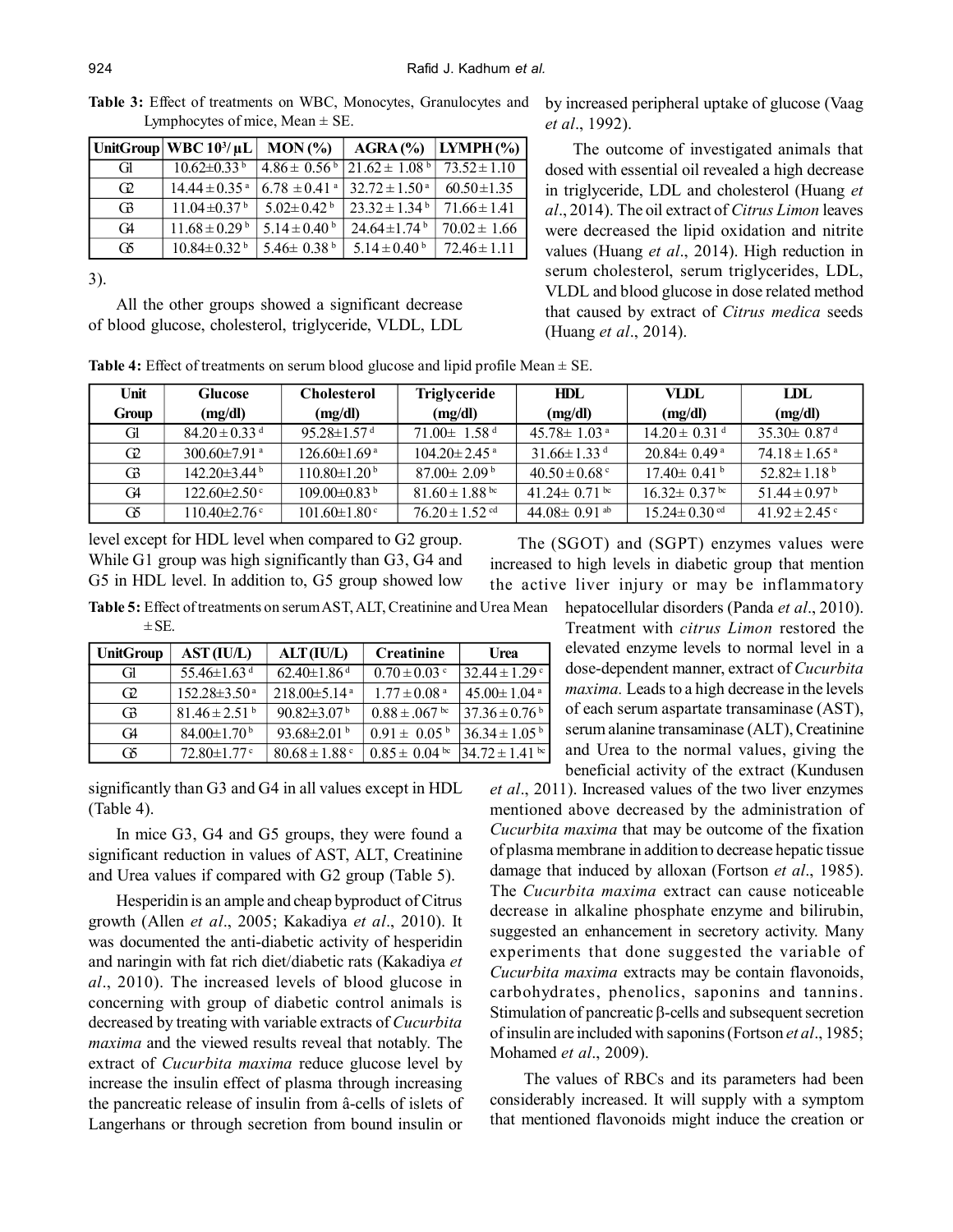releasing of erythropoietin hormone that induces stem cells of bone marrow to manufacture of RBCs (Ashour *et al*., 2009). Induction of this hormone encourages the fast creation of red blood cells that is accompanied by enhanced level of MCH and MCHC (Mansi *et al*., 2008). Flavonoids were attributed to the ability for decrease of lipid peroxidation, which leads to hemolysis of RBCs.

The WBC count was given to be accompanied with type two diabetes, insulin resistance (Mohamed *et al*., 2009), coronary artery disease (Ashour *et al*., 2009) and diabetes micro- and macrovascular obstacles (Tong *et al*., 2004). Diabetes in mice may causes moderate neutrophilic leukocytosis and elongated circulation times of monocytes and neutrophils, and a decreased circulation time of lymphocytes that elevates the susceptibleness to infection as described by (Kozlov *et al*., 1995; Hamzah and Hasso, 2019). Elevated leukocytes count is reflect the slight inflammation. This may explains the raised leukocyte count. The reduction in the leukocytes count, in diabetic treated female mice mention the antiinflammatory process of both juices of *Citrus limon* and extracts of *Cucurbita maxima*.

#### **References**

- Allen, David A., Muhammad M. Yaqoob, Steven M. Harwood (2005). Mechanisms of high glucose-induced apoptosis and its relationship to diabetic complications. *The Journal of Nutritional Biochemistry,* **16(12):** 705-713.
- Ashour, Abdelrahiem Abdalla, *et al.,* (2009). Role of fast green on the blood of rats and the therapeutic action of vitamins C or E. *Int. J. Integr. Biol.*, **6(1):** 6-11.
- Caili, F.U., Shi. HUAN and L.I. Quanhong (2006). A review on pharmacological activities and utilization technologies of pumpkin. *Plant Foods for Human Nutrition*, **61(2):** 70-77.
- Chaturvedi, Padmaja (2012). Antidiabetic potentials of *Momordica charantia*: multiple mechanisms behind the effects. *Journal of medicinal food*, **15(2):** 101-107.
- Defronzo, A. Ralph (1997). Pathogenesis of type 2 diabetes: metabolic and molecular implications for identifying diabetes genes. *Diabetes reviews*, **5:** 177-266.
- Fortson, William C., *et al.,* (1985). Marked elevation of serum transaminase activity associated with extrahepatic biliary tract disease. *Journal of Clinical Gastroenterology*, **7(6):** 502-505.
- Friedewald, William T., Robert I. Levy and Donald S. Fredrickson (1972). Estimation of the concentration of low-density lipoprotein cholesterol in plasma, without use of the preparative ultracentrifuge. *Clinical Chemistry,* **18(6):** 499- 502.
- Grover, J.J. S. Yadav and V. Vats (2002). Medicinal plants of India with anti-diabetic potential. *Journal of Ethnopharmacology*, **81(1):** 81-100.
- Hamzah, K.J. and S.A. Hasso (2019). Molecular prevalence of Anaplasma phagocytophilum in sheep from Iraq. *Open veterinary Journal*, **9(3):** 238-245. DOI: http://dx.doi.org/ 10.4314/ovj.v9i3.8.
- Huang, Chih-Yang, et al., (2014). Citrus medica var. sarcodactylis (Foshou) activates fibroblast growth factor-2 signaling to induce migration of RSC96 Schwann cells. *The American journal of Chinese medicine*, **42(02):** 443-452.
- Hughs, Thomas A., et al., (1984). Effects of caloric restriction and weight loss on glycemic control, insulin release and resistance, and atherosclerotic risk in obese patients with type II diabetes mellitus. *The American Journal of Medicine*, **77(1):** 7-17.
- Kakadiya, Jagdish and Nehal Shah (2010). Effects of Pioglitazone, Glimepiride, Nobivolol, Valsartan and Hesperidine on Serum Diabetic Marker and Lipid Metabolizing Enzymes in Isoproterenol Induced Myocardial Infarction in Normal and Diabetic Rats. *International Journal of Research in Pharmaceutical Sciences*, **1(2)**.
- Kazemi, Somayeh, *et al.,* (2011). Preventive Effect of Pumpkin (*Cucurbita Pepo* L.) on Diabetic Index and Histopathology of Pancreas in Alloxan-Induced Diabetes in Rats. *Journal of Isfahan Medical School*, **28:** 117.
- Khan, alam, Richard A. anderson (2003). Insulin potentiating factor (IPF) present in foods, species and natural products. *Pakistan Journal of Nutrition*, **2(4):** 254-257.
- Kozlov, I.A., V.V. Novitski, A.N. Baìkov (1995). Kinetics of blood leukocytes in mice with alloxan diabetes. *Biull. Eksp. Biol. Med.,* **120:** 33-5.
- Kundusen, Sriparna, *et al.,* (2011). Evaluation of antihyperglycemic activity of Citrus limetta fruit peel in streptozotocin-induced diabetic rats. *ISRN Endocrinology*.
- Kuster, Ricardo Machado and Leandro Machado Rocha (2003). Cumarinas, cromonas exantonas. SIMÕES, CMO; SCHENKEL, EP; GOSMANN, G; MELLO, JCP, 537.
- Luzia, Débora Maria Moreno; JORGE, Neuza (2009). Atividade antioxidante do extrato de sementes de limão (*Citrus limon*) adicionado ao óleo de soja em teste de estocagem acelerada. *Quimica Nova*, 946-949.
- Lazos, Evangelos S. (1986). Nutritional, fatty acid, and oil characteristics of pumpkin and melon seeds. *Journal of Food Science,* **51(5):** 1382-1383.
- Makni, M. *et al.,* (2008). Hypolipidemic and hepatoprotective effects of flax and pumpkin seed mixture rich in  $\omega$ -3 and  $\omega$ -6 fatty acids in hypercholesterolemic rats. *Food and Chemical Toxicology*, **46(12):** 3714-3720.
- Mansi, Kamal and Jamil Lahham (2008). Effects of Artemisia sieberi Besser (a. herba-alba) on heart rate and some hematological values in normal and alloxan-induced diabetic rats. *J. Basic Appl. Sci.*, **4(2):** 57-62.
- Mohamed, A.M., *et al.,* (2009). Glycemic control and therapeutic